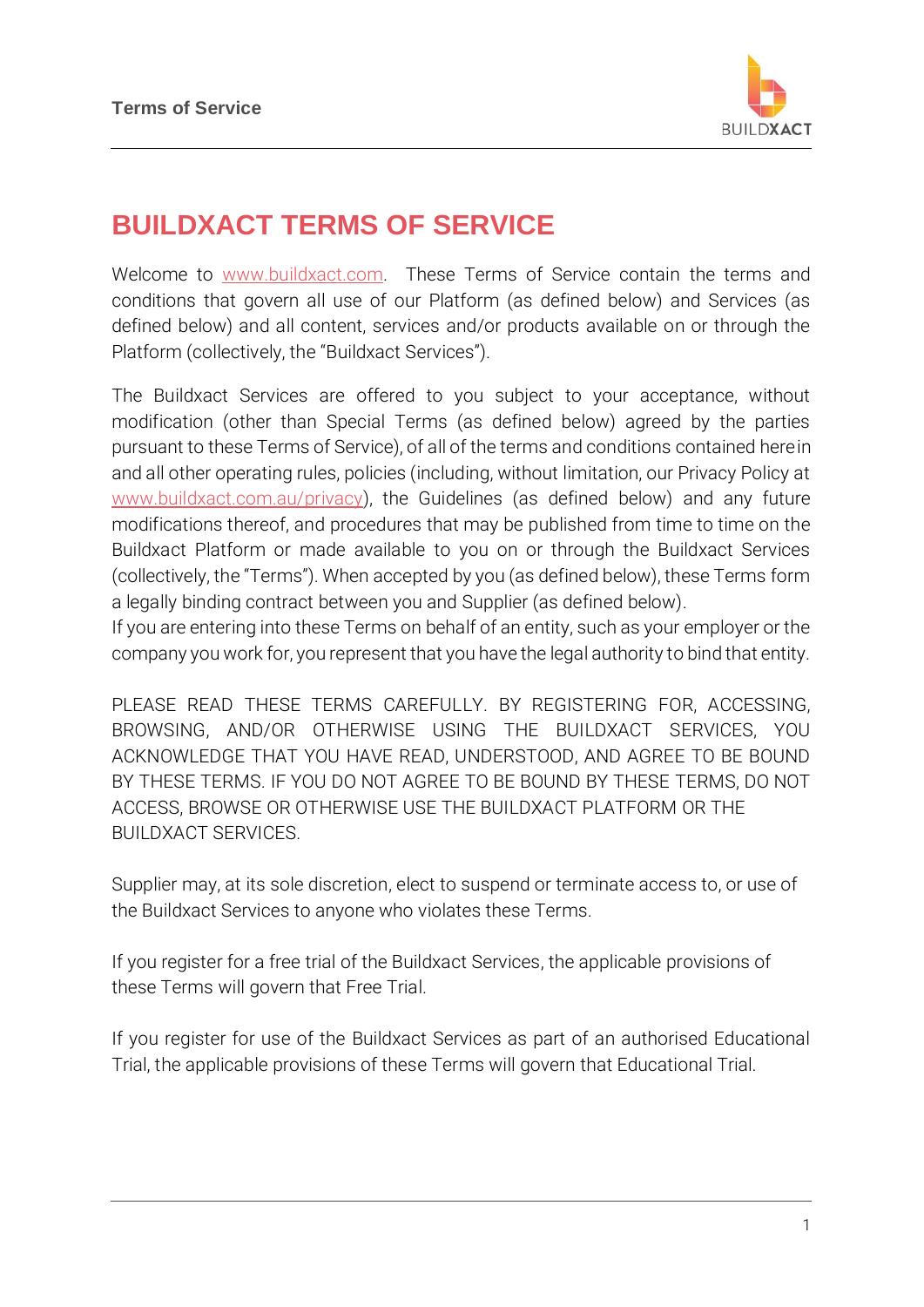

# **1. Definitions**

| Account                    | the primary means for accessing and using the Buildxact<br>Services, subject to payment of a Fee designated in the selected<br>Plan;                                                                                                                                                                                                                                                                                                                   |
|----------------------------|--------------------------------------------------------------------------------------------------------------------------------------------------------------------------------------------------------------------------------------------------------------------------------------------------------------------------------------------------------------------------------------------------------------------------------------------------------|
| Agreement                  | means this Terms of Service agreement and the terms and<br>conditions ("Terms") contained therein and includes any notices<br>published on the Buildxact Platform;                                                                                                                                                                                                                                                                                     |
| Approved Purpose           | means the use of data for provision of the Buildxact Services, or<br>as required by law.                                                                                                                                                                                                                                                                                                                                                               |
| Authorisation              | the set of rights and privileges on the Buildxact Website<br>assigned to a User by a Client;                                                                                                                                                                                                                                                                                                                                                           |
| <b>Buildxact</b>           | the Supplier of the Buildxact software-as-a-service and other<br>related services to the Construction industry                                                                                                                                                                                                                                                                                                                                         |
| <b>Buildxact Materials</b> | the visual interfaces, graphics, design, systems, methods,<br>information, computer code, software, trademarks, services,<br>"look and feel", organisation, compilation of the content, code,<br>data, and all other elements of the Buildxact Services and<br>Buildxact Platform;                                                                                                                                                                     |
| <b>Buildxact Services</b>  | the Buildxact software as a service including related Website,<br>Services, System, Content, Interfaces, Portals and all content,<br>services, Data and/or<br>products available on or through the Buildxact Platform that is<br>used to access describe or enable Buildxact to show or deliver<br>its Services; and                                                                                                                                   |
|                            | information exported out of the Buildxact Platform in the form of<br>reporting or third-party visualisation tools;                                                                                                                                                                                                                                                                                                                                     |
| Client                     | a natural or legal person who has accepted these Terms with the<br>Supplier;                                                                                                                                                                                                                                                                                                                                                                           |
| <b>Commencement Date</b>   | means the date a Client first registers online (either through a<br>trial, or by paying a subscription Fee) or otherwise with Supplier<br>or otherwise confirms acceptance of this;                                                                                                                                                                                                                                                                    |
| Content                    | any data and information available through Buildxact Services or<br>contained within the structure of the System, articles,<br>documents, brochures, presentations, pictures, images,<br>audiovisual works, other informational materials and any<br>comments;                                                                                                                                                                                         |
| Data                       | files and any other digital data and information including but not<br>limited to Personal Information and Personal Data, which is<br>subjected to, created by or inserted into the Buildxact Services or<br>otherwise inserted to the System by Buildxact or the Client<br>(including the specific Users, Customers, Sub Contractors,<br>Organisations, Tasks, Descriptions, Templates, Supplier Data,<br>Estimates, Jobs associated with the Client); |
| <b>Educational Trial</b>   | access to enable authorised training bodies to include the<br>Buildxact Services as part of their teaching materials and online                                                                                                                                                                                                                                                                                                                        |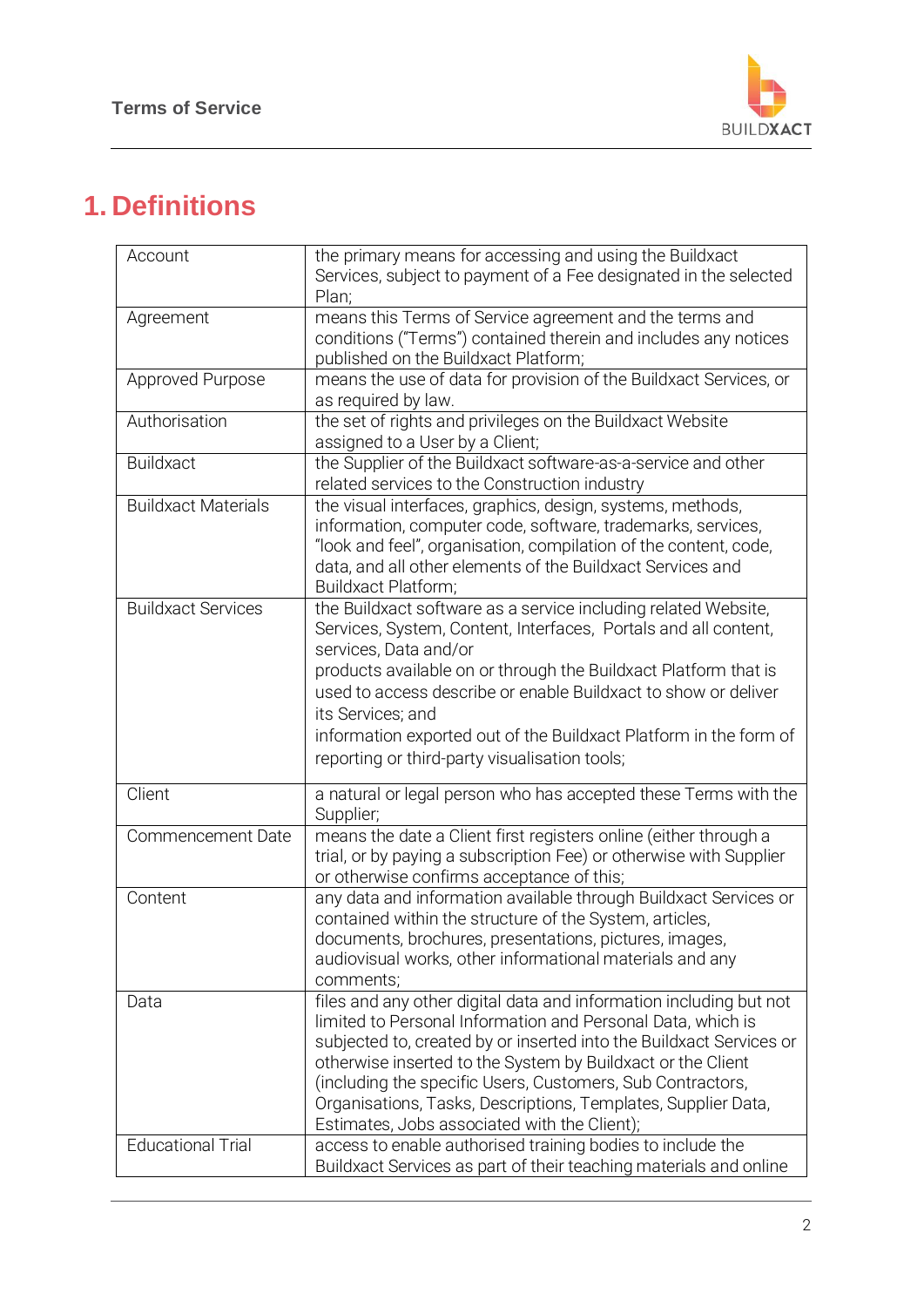

|                      | learning management systems in their courses for building and<br>construction.                   |
|----------------------|--------------------------------------------------------------------------------------------------|
|                      | Student Users are provided access for non-commercial use to                                      |
|                      | the Buildxact Services for a period defined in the agreement with                                |
|                      |                                                                                                  |
|                      | their authorised training body;                                                                  |
| Enterprise Customer  | has an arrangement with Supplier for multiple Clients to share                                   |
|                      | branding, and share information with the Enterprise Customer,                                    |
|                      | as set out in agreements between the Enterprise Customer and                                     |
|                      | their Clients and the Clients Users;                                                             |
| Fee                  | regular payment for using the activated Account to access and                                    |
|                      | use Buildxact Services:                                                                          |
| Files                | documents of any kind (images, drawings, spreadsheets, text                                      |
|                      | files, etc.) that are inserted to the System by the Client, and                                  |
|                      | usually associated with a particular contact, customer,                                          |
|                      | organisation, estimate or job;                                                                   |
| <b>Free Trial</b>    | temporary access for the purposes of trying out the Website and                                  |
|                      | Buildxact Services in accordance with any selected Plan without                                  |
|                      | paying a Fee;                                                                                    |
| Guidelines           | additional guidelines or rules applicable to specific features,                                  |
|                      | applications, products, or services which may be posted from                                     |
|                      | time to time on the Platform or otherwise made available on or                                   |
|                      | through the Buildxact Services;                                                                  |
|                      |                                                                                                  |
|                      |                                                                                                  |
| Personal Information | is information about an identifiable individual that is normally                                 |
|                      | included in Data, and may include information such as the                                        |
|                      | individual's name, email address, telephone number, address                                      |
|                      | and company information;                                                                         |
|                      |                                                                                                  |
| Plan                 | various criteria related to the use and functionality of the                                     |
|                      | Buildxact Services and on which the Fee is based;                                                |
| Rate Sheet           | Means the then current pricing documentation made available to                                   |
|                      | Clients on the Website or provided by Supplier to its Clients, the                               |
|                      |                                                                                                  |
|                      | content of which may be varied at any time and from time to                                      |
|                      | time;                                                                                            |
| Subscriber           | Means a person who is a User of the Buildxact Services                                           |
| Supplier             | Buildxact Ltd. a limited company established under the laws of                                   |
|                      | Australia, having its principal place of business at Level 1, 411                                |
|                      | Collins Street, Melbourne, Victoria 3000. (ACN 630 502 751);                                     |
| System               | the integrated cloud "software as a service" computing solution                                  |
|                      | for providing the Buildxact Services, including applications,                                    |
|                      | software, databases, Data, interfaces, associated media,                                         |
|                      | documentation, updates, new releases and other components or                                     |
|                      | materials provided therewith;                                                                    |
| User                 | a natural person granted with the Authorisation to use the                                       |
|                      | Account on behalf of a Client. Unless otherwise set out in a                                     |
|                      | separate agreement, or the User is in an Educational Trial, each<br>user is a Paying Subscriber; |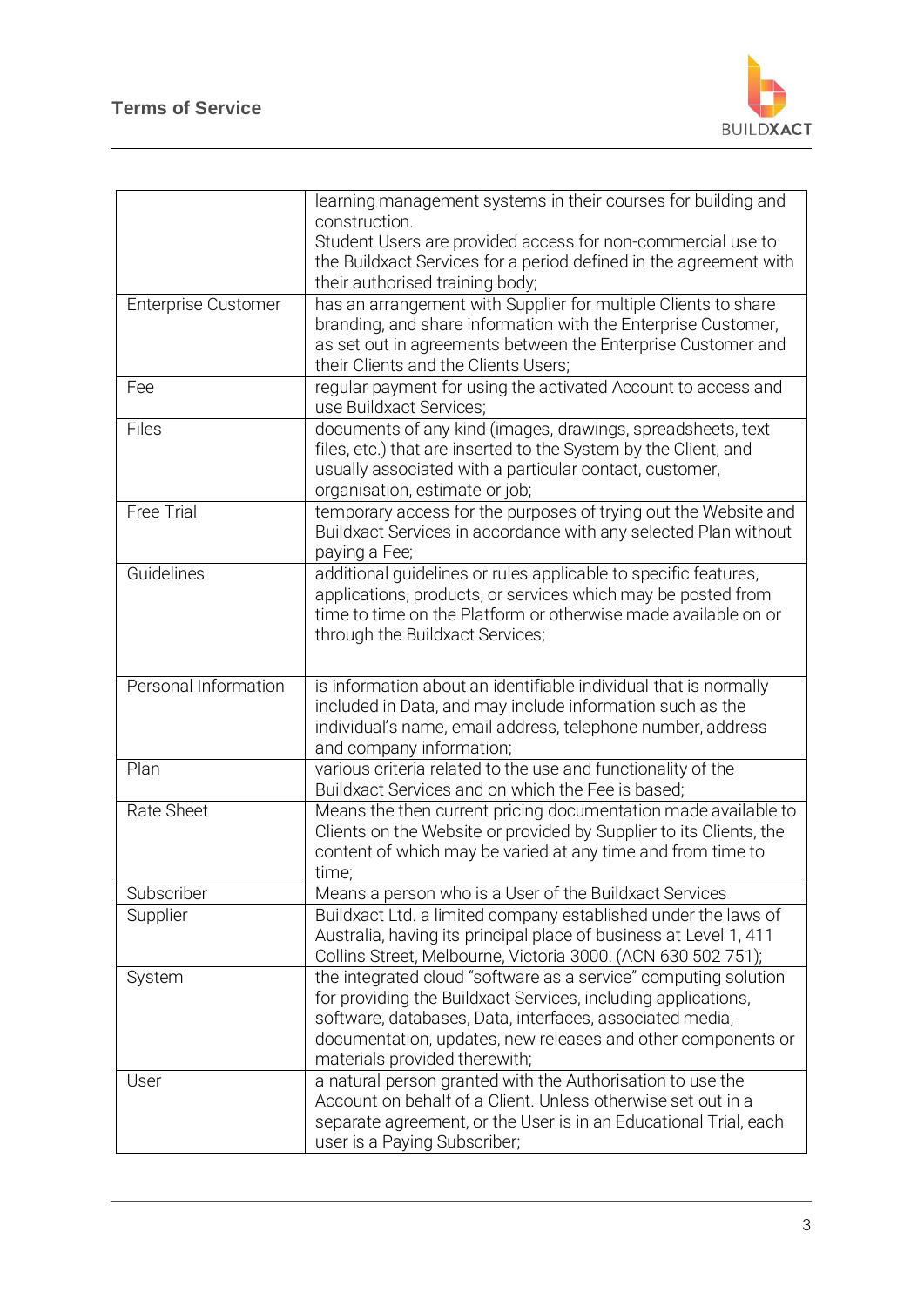

| Website | means the internet site with the URL www.buildxact.com.au or  |
|---------|---------------------------------------------------------------|
|         | www.buildxact.com and any other site that Supplier may use or |
|         | provide its Clients in respect of the Buildxact Services;     |

## **2. Term**

This Agreement commences on the Commencement Date and will continue to apply until it is terminated in accordance with clause 12. For the avoidance of doubt, the terms and conditions of this Agreement continue to apply regardless of any changes in the type of subscription which may be varied at any time and from time to time.

## **3. The Buildxact Services**

#### 3.1 Use of Buildxact Services

For the duration of the Term, Supplier grants a non-exclusive, non-transferable (except as expressly provided in this Agreement), limited licence to the Client and its Authorised Users to:

- a. Collect, store and organise Data, such as add new suppliers and clients, create estimates and jobs, upload plans and pricelists, add new Users and grant them Authorisations, link and integrate to third party applications;
- b. Modify and delete Data;
- c. Configure the standard features of Buildxact Services;
- d. Receive reasonable help and guidance from Supplier regarding the use of the Buildxact Services.

#### 3.2 Technical Support

Supplier shall provide reasonable technical support to Client and its authorised User at the reasonable request of the Client. Supplier shall respond to enquiries of support from a Client utilising the contact methods set forth below as soon as reasonably possible or as advertised on the Buildxact Platform including our Website from time to time. Responding to enquiries of Clients and Users who have accepted these Terms but do not have an Account may be less expedient or may not occur at all.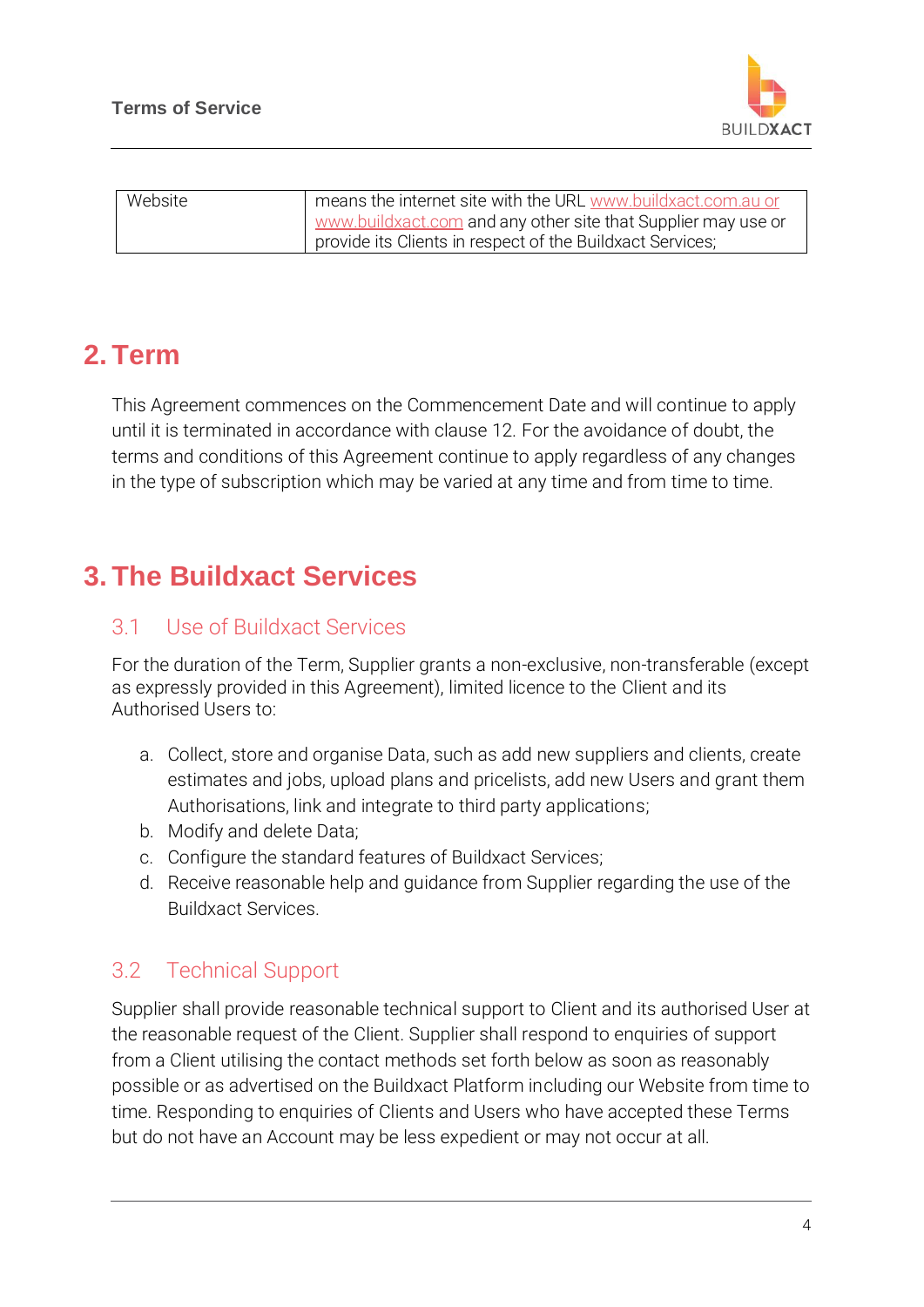

The contacts for all enquiries of support are:

- a. built-in live-chat application on the Website,
- b. e-mail: [support@buildxact.com.au](mailto:support@buildxact.com.au)

#### 3.3 Modifications to Services

Supplier reserves the right to modify the Buildxact Services or any part or element thereof from time to time without prior notice, including, without limitation:

- a. rebranding the Buildxact Services at its sole discretion;
- b. ceasing providing or discontinuing the development any particular Buildxact Service or part or element of the Platform temporarily or permanently in any jurisdiction;
- c. taking such action as is necessary to preserve Supplier's rights upon any use of the Buildxact Services that may be reasonably interpreted as violation of Supplier's intellectual property rights, distribution of Internet viruses, worms, Trojan horses, malware, and other destructive activities or illegal activity;
- d. taking such action as is necessary to protect the Buildxact Services, the Supplier and Clients from any exposure arising out of Data breaches, intellectual property infringements or other destructive activities or illegal activity.

As applicable, Client may be notified of such modifications when logging in to the Account. Modifications, including but not limited to change in applicable rates for the Buildxact Services ("the Modification", will become effective and notified on the Website thirty (30) days before the Effective Date of such Modification that is the date it becomes applied in full force.

If the Client does not accept the Modification, the Client shall notify Supplier before the Effective Date of the Modification, and these Terms will terminate on the Effective Date of the Modification except for Terms surviving such termination of this Agreement. On or before the Effective Date the Client must cease use of the Buildxact Services.

The Client's continued use of the Buildxact Services, or any part or element thereof, after Effective Date of each or any Modification shall indicate its consent to the Modification and to all Terms then applying. Supplier shall not be liable to the Client or to any third person for any modification, suspension or discontinuance of the Buildxact Services, or any part or element thereof.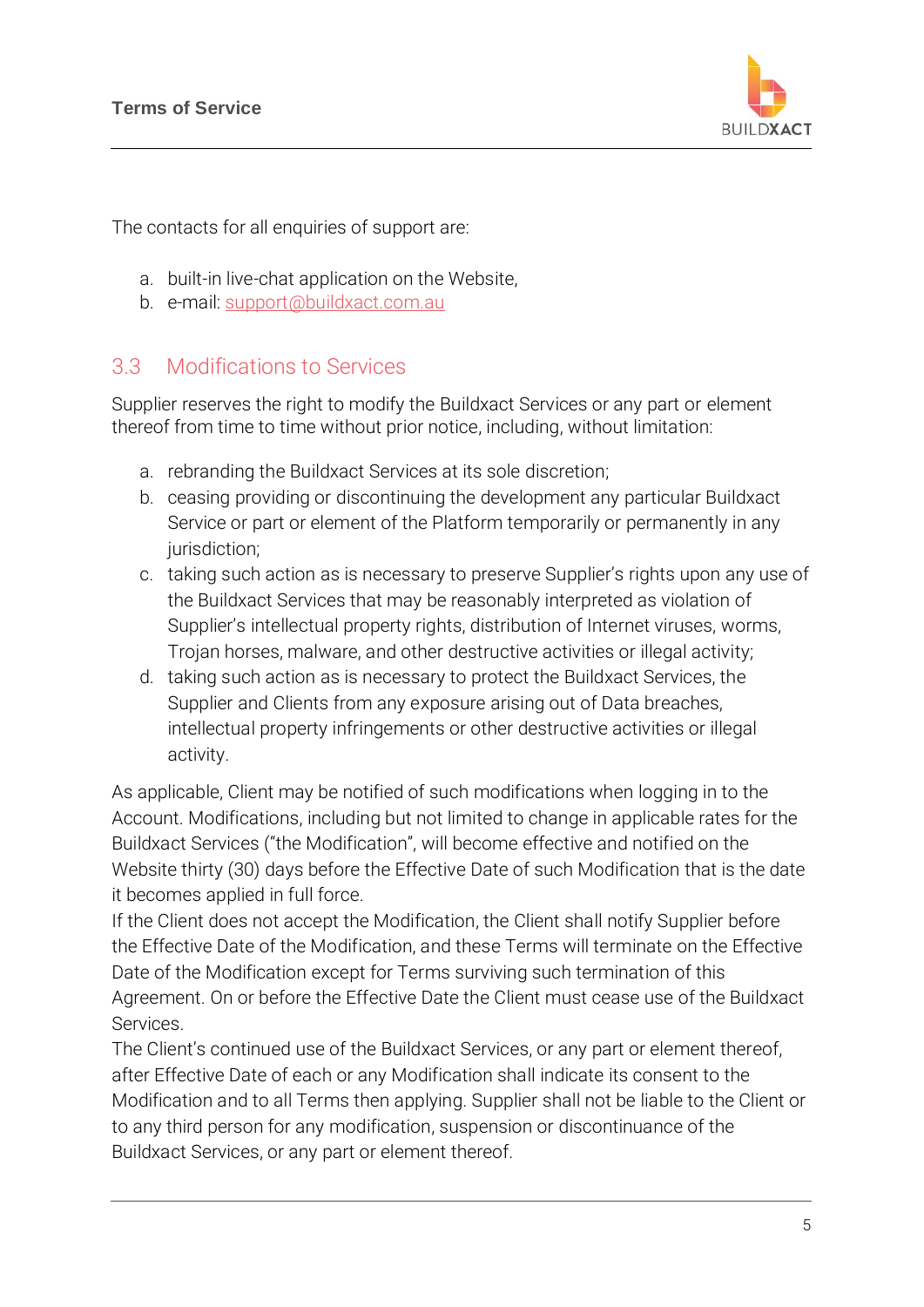

## **4. Using the Buildxact Services**

#### 4.1 Subscription Type

Supplier provides different Subscription Types to support the needs of different Clients and organisations in accessing Buildxact Services.

Subscription Types include:

- Free Trial Subscription to enable a Client to try the Buildxact Services before paying a subscription Fee
- Paid Subscription (covers a number of different Subscription Types)
- Educational Trial Subscription offered by authorised training bodies to their students.

Subscription Services provided by the Supplier are related to the Subscription Type a Client subscribes to.

#### 4.2 Establishing an Account

Certain features, functions, parts or elements of the Buildxact Services can be used or accessed only by holders of an Account. The person who wishes to create an Account must:

- a) complete the sign-up form on the Website; and
- b) accept these Terms and the Privacy Policy by clicking "Proceed", "Get Started", "Sign up", "Buy Now", or other similar button

#### 4.2.1 CLIENTS

Each Client may have only one Account and if desired multiple Users always in accordance with the Subscription Type. If two or more persons use or access an Account on behalf of Client, Client must designate such persons as individual paying Users. Each such User shall be subject to the restrictions set forth in these Terms. For the avoidance of doubt, each User must have their own unique ID created in the Account of the Client

If Client has designated Users and granted them Authorisation, such Users will be deemed to be authorised to act on behalf of Client when using the Account. Supplier is not responsible for verifying the right of representation or validity of Authorisation of any User. However, Supplier may ask additional information or proof of the person's credentials.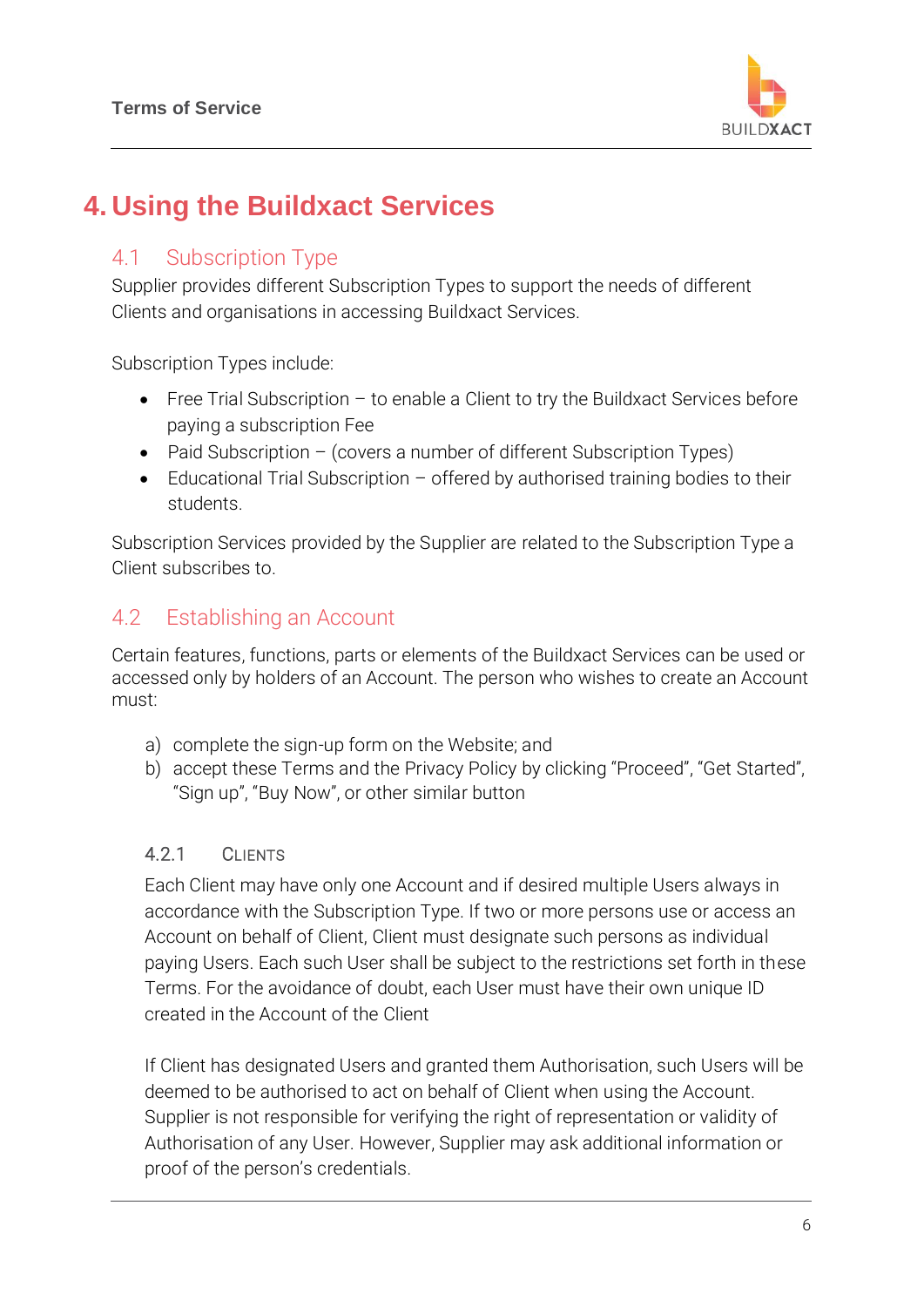

#### 4.2.2 USERS

The Client and any User associated with an Account must provide Supplier with true, accurate, current, and complete information including Personal Information about the Client, Users or Account and keep such information up to date.

#### 4.2.3 ENTERPRISE CUSTOMERS WITH MULTIPLE CLIENTS

Enterprise Customers may have arrangements with Supplier to allow their Clients to be grouped under that Enterprise Customer. In this case there may be sharing of information from the Client to the Enterprise Customer as set out in the agreements between the Enterprise Customer and their Clients. Supplier provides such information sharing as directed by or agreed with Enterprise Customer and Supplier.

An Enterprise Customer will have an Account that allows these arrangements to be managed and can have Users in their own right.

## 4.3 Logging into an Account

Supplier shall provide Client with a username and password ("Login Credentials") to be used to log in to its Account. These Login Credentials are for single User use only and must not be used by multiple persons. If Client has designated several Users, each User will be provided with separate Login Credentials. Client and each User are responsible for keeping confidential all login credentials associated with an Account. Client must promptly notify Supplier of any disclosure, loss or unauthorised use of any Login Credentials. For the avoidance of doubt, each User is not permitted to share their login credentials with another Client to log on to the Services either at the same time, or at a different time, on either the same device, or alternate device.

## 4.4 Termination of an Account

Client may terminate these Terms at any time as provided in Clause 12. Supplier shall deactivate the Account as soon as reasonably practicable after the effective date of the termination ("Termination"). No Data is available to the Client after Termination and the Supplier makes no warranty as to the availability or capability to transfer, use or export any Data after Termination, or that any previously saved Data will be available for use in the resumption of Buildxact Services after Termination.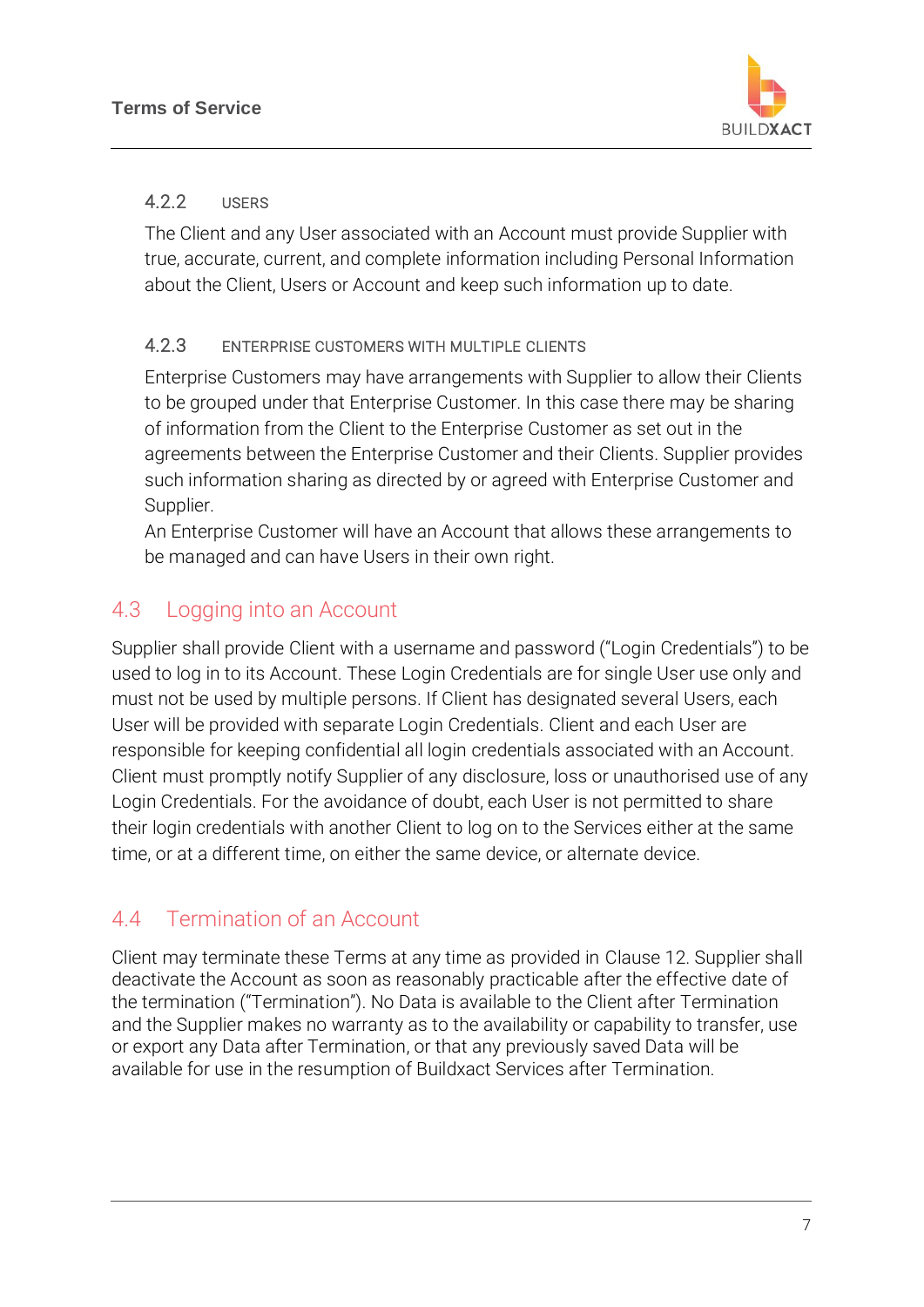

#### 4.5 Fees

The use of an Account is subject to a Fee. Upon sign-up for an Account, the Client must select a Plan. Different rates apply to different Plans. The applicable Fee is charged in advance on monthly or annual payment intervals, unless agreed otherwise between parties.

All Fees are non-refundable, i.e. there are no refunds or credits for periods where the Client did not use an activated Account, used it only partially, or deactivated the Account or terminated these Terms during an ongoing payment interval. If, after signing up, Client elects to upgrade to a more expensive Plan, the unused portion of any prepaid Fees shall be allocated as agreed by the parties.

### 4.6 Free Trial

A new Client may be entitled to a Free Trial. The Client is not required to provide any credit card information during the period of Free Trial. If the period of Free Trial has expired, the Account will be automatically deactivated. In order to prevent deactivation or to reactivate the Account, the Client is required to select a suitable Plan and pay the first Fee.

## **5. Client Data**

## 5.1 Uploading Client Data to Platform

If the Client uploads or enters Data to the Platform, such Data is defined as Client Data and any processing of such Data must be in compliance with these Terms and applicable law. All rights, title and interest in and to the Client Data belong to the Client or third persons (including Users, persons and Organisations) whether posted and/or uploaded by Client or made available on the Buildxact Services by Supplier.

By uploading Client Data to the Platform, Client authorises Supplier to process the Client Data and generate other data and information from Client Data.

Information including Data supplied by other third parties under license to Buildxact or generated or created by Buildxact Services is the result of algorithms and processes that are the exclusive property of Buildxact or of a Licensor of Buildxact and the Client is permitted to use such Data in the normal conduct of its business but not for other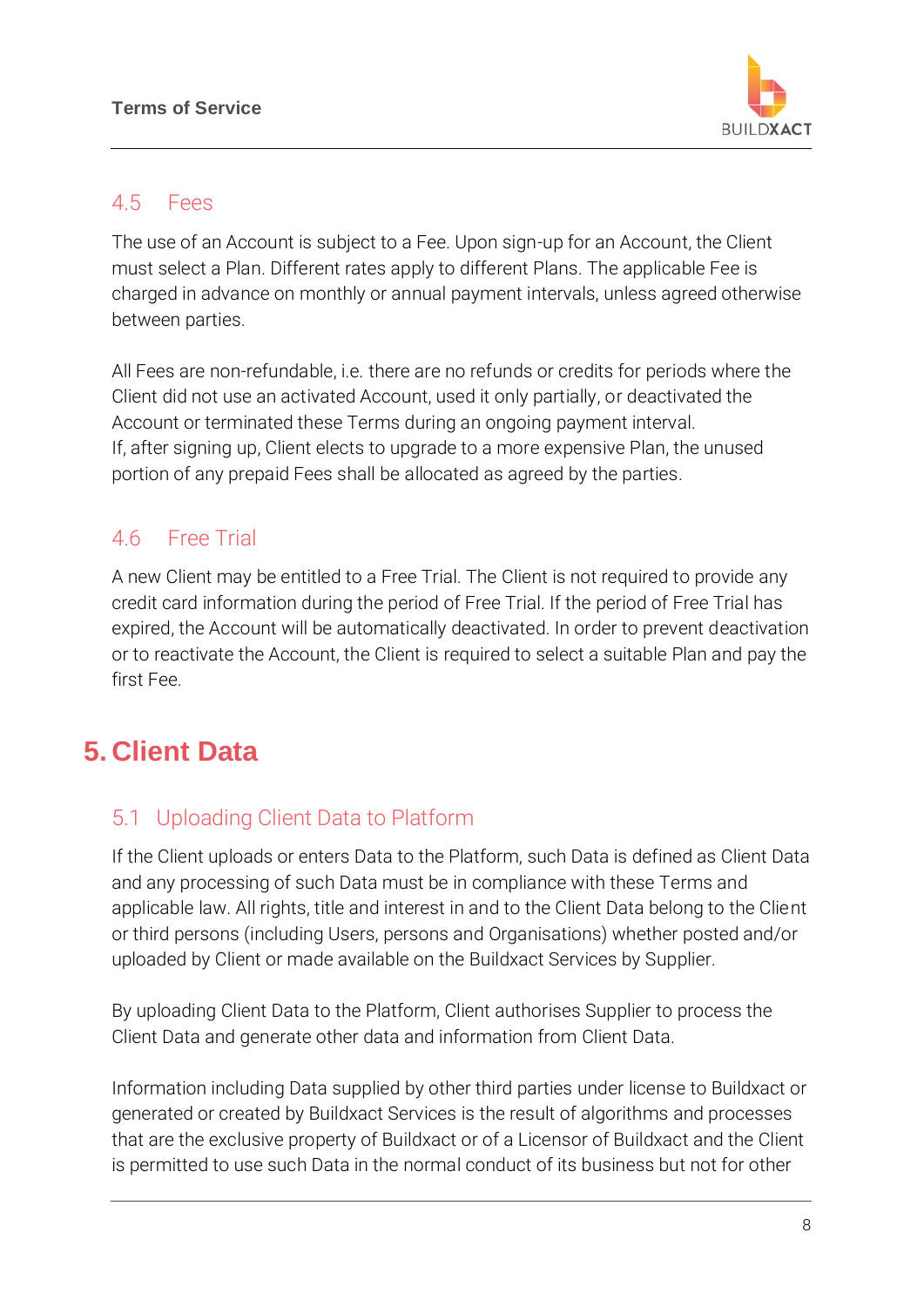

than the Approved Purposes under these Terms. Buildxact or its licensors has right title and interest in all Information and Data other than Client Data and Personal Data. For the avoidance of doubt the Client does not have the right to control, share, exploit or commercially sell or deal with Data for any other purpose than defined herein except the Client has the right to use the subset limited to the Client Data.

Buildxact may offer additional Services that we expect would be helpful to you our Clients, or to your customers and some of these Services may wish to include some Client Data and or Personal Data. If we propose to offer these Services that rely on your Client Data and/or Personal Data, your permission will first be sought on an Opt-In basis. You will have the option to accept or decline to participate and if you decline such data will not be used.

The Client is responsible for ensuring that:

- a. the Client and any of the Users associated with the Account do not create, transmit, display or make otherwise available any Data that violates the terms of these Terms, the rights of Supplier, other Clients or Users, persons or organisations or is harmful (for example viruses, worms, malware and other destructive codes), offensive, threatening, abusive, harassing, tortuous, defamatory, vulgar, pornographic, obscene, invasive of another's privacy, defamatory, hateful or otherwise unlawful; and
- b. the Client and all of the Users associated with the Account have the necessary rights to enter the Client Data and use the Data, including to insert it into the Platform and process it by means of the Account.

### 5.2 No Guarantee of Accuracy

Supplier does not guarantee any accuracy with respect to any information contained in any Data, and strongly recommends that you think carefully about what you transmit, submit or post to or through the Buildxact Services. You understand that all information contained in Data is to be used only for Approved Purposes under these Terms and its accuracy and use is the sole responsibility of the person from whom such Client Data originated. This means that Client, and not Supplier, is entirely responsible for all Data that is uploaded, entered, transmitted, or otherwise made available through the Buildxact Services, as well as for any actions taken by the Supplier or other Clients or Users as a result of such Data.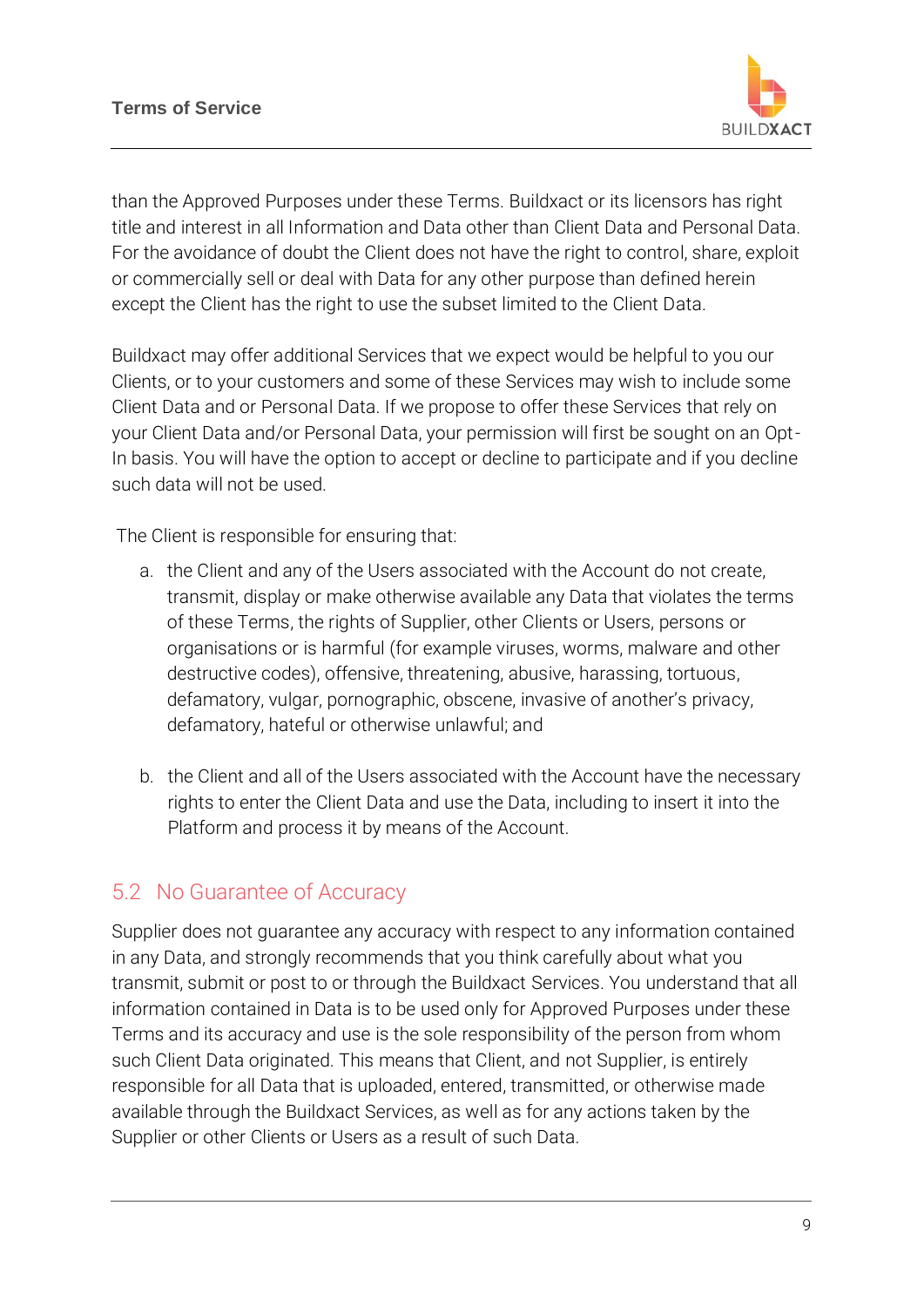

### 5.3 Unlawful Client Data

Supplier is not obliged to pre-screen, monitor or filter any Data or acts of its processing by the Client in order to discover any unlawful nature therein. However, if such unlawful Data or the action of its unlawful processing is discovered or brought to the attention of Supplier or if there is reason to believe that certain Data is unlawful, Supplier has the right to:

- a. notify the Client of such unlawful Data;
- b. deny its publication on the Website or its insertion to the System;
- c. demand that the Client bring the unlawful Data into compliance with these Terms and applicable law;
- d. temporarily or permanently remove the unlawful Data from the Website or Account, restrict access to it or delete it.

If Supplier is presented convincing evidence that the Data is not unlawful, Supplier may, at its sole discretion, restore such Data, which was removed from the Website or Account or access to which was restricted.

In addition, in the event Supplier believes in its sole discretion Data violates applicable laws, rules or regulations or these Terms, Supplier may (but has no obligation), to remove such Data at any time with or without notice.

The Client indemnifies the Supplier from any actions that arise out of the Client entering unlawful Data into the Buildxact Services as per clause 10.

## 5.4 Compelled Disclosure

Supplier may disclose a Client's confidential information including Personal Information to the extent compelled by law to do so. In such instance, Supplier will use commercially reasonable efforts to provide Client with prior notice of the compelled disclosure (to the extent legally permitted) and Client shall provide reasonable assistance, at its cost, if Client wishes to contest the disclosure. If Supplier is compelled by law to disclose Client's confidential information as part of a civil proceeding to which Supplier is a party, and Client is not contesting the disclosure, Client will reimburse Supplier for its reasonable cost of compiling and providing secure access to that confidential information.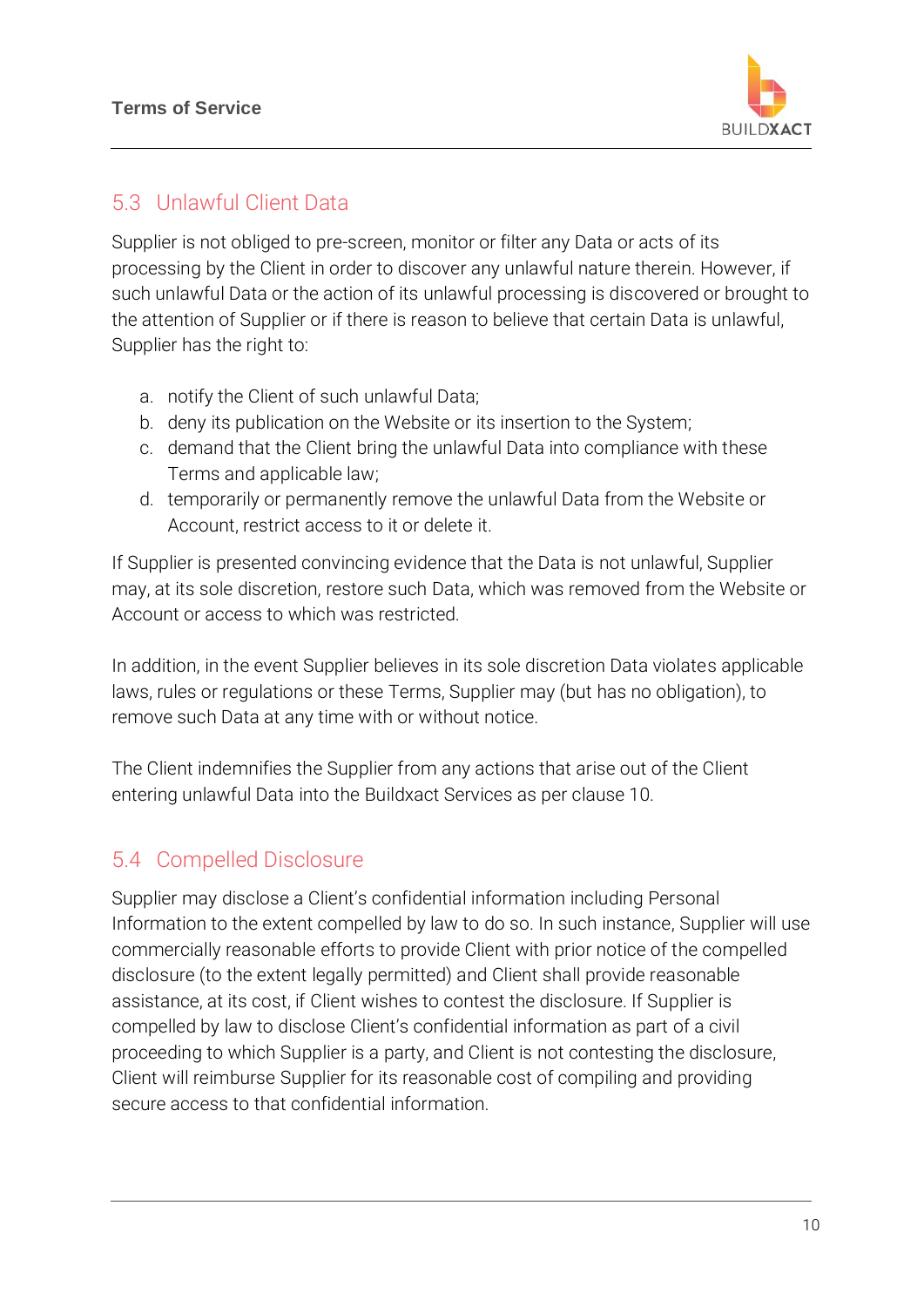

## **6.Pricing**

Upon sign-up for an Account, the Client must select a Plan. Different rates apply to different Plans. The applicable Fee is charged in advance on monthly or annual payment intervals, unless agreed otherwise between parties.

### 6.1 Standard Pricing

The standard pricing options for each subscription type are shown on the Buildxact Services pricing page at<https://www.buildxact.com.au/pricing/>.

## **7. Restrictions**

### 7.1 Prohibited Activities

Client and its authorised Users may use the Buildxact Services and any part or element thereof only in the scope, with the means and for purposes as identified in these Terms and applicable law. By way of example, neither the Client nor any User may:

- a. use the Buildxact Services or any part or element thereof to commit a crime, breach any applicable law or entice or invite others to carry out such illegal actions;
- b. copy, duplicate, distribute, modify, adapt, hack, create derivative works, reverse engineer or decompile the Buildxact Services or any part or element thereof, or attempt to extract the source code thereof, unless (i) it is expressly allowed under applicable law, and (ii) to the extent that the Supplier is not permitted by that applicable law to exclude or limit the foregoing rights;
- c. use the Buildxact Services or any part or element thereof unless it has agreed to these Terms.

### 7.2 Certain Uses Require Supplier Consent

The Client or any User may not, without Supplier's prior express written consent (email, fax, Skype, etc.):

a. sell, resell, lease, license, sublicense, distribute, provide, disclose, divulge, exploit or otherwise grant Access or make the Buildxact Services available in whole or in part to any third persons, unless such third person is another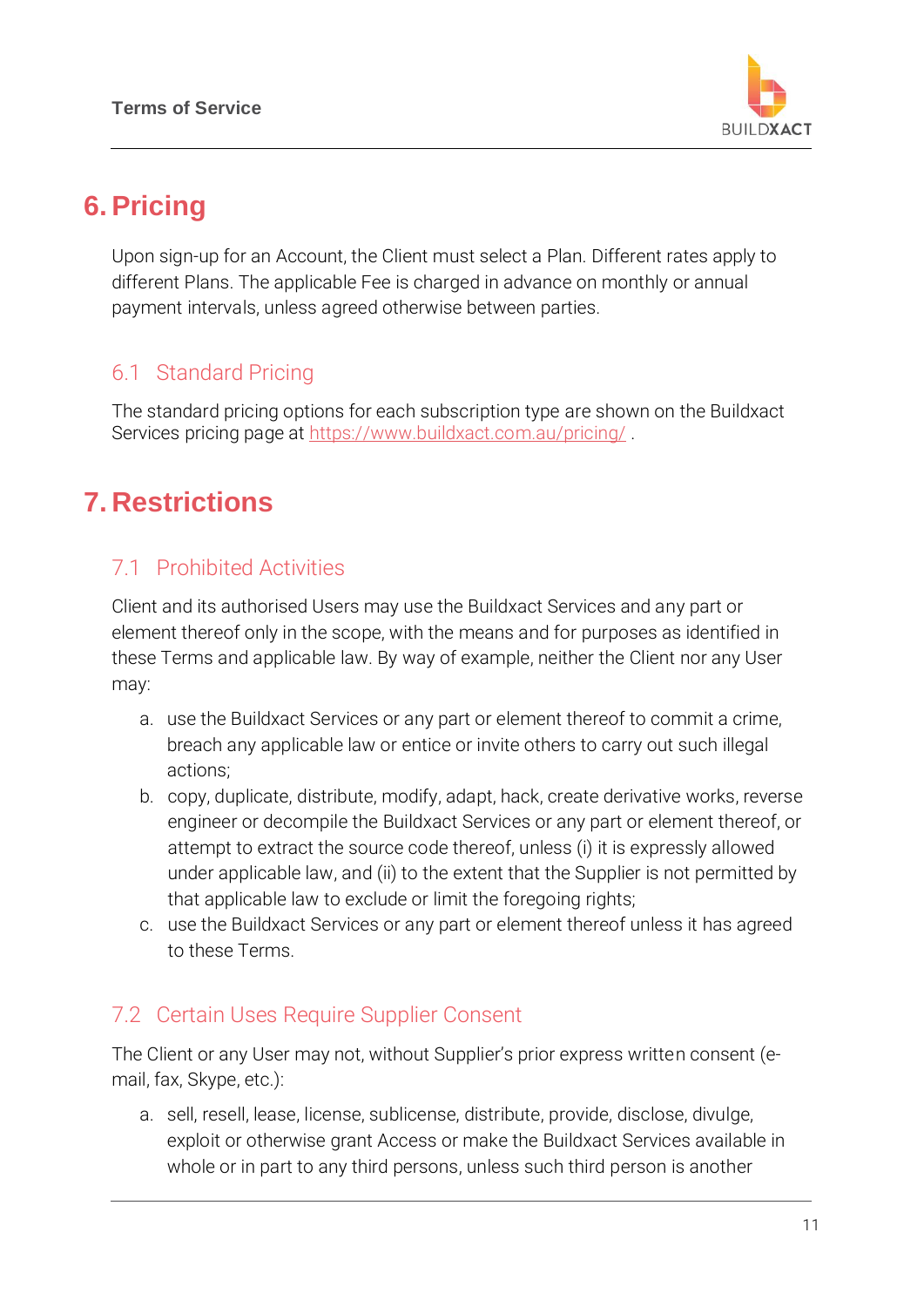

authorised User of the same Client or Enterprise Customer;

- b. use the Buildxact Services or any part or element thereof in a scope, with means or for purposes other than those for which their functionality was created;
- c. use the Buildxact Services or any part or element thereof by means of programs that send them automatic enquiries or requests, unless such program has been made available by Supplier;

## **8.Privacy**

Supplier takes the privacy of its Clients and Users very seriously. Supplier's Privacy Policy at [www.buildxact.com.au/privacy](http://www.buildxact.com.au/privacy) is hereby incorporated into these Terms by reference. Please read the Privacy Policy carefully as it governs Supplier's collection, use, and disclosure of Client's or User's personal information.

## **9. Intellectual Property**

#### 9.1 Reservation of Rights and Ownership

Supplier reserves all rights not expressly granted to you in this Agreement. The Buildxact Materials are protected by copyright and other intellectual property laws and treaties. The Supplier owns the title, copyright, and other intellectual property rights in the Buildxact Services and Buildxact Materials and Platform. The Buildxact Services are licensed to you only on a subscription basis for which you pay a Fee and are not sold to you.

#### 9.2 Warranty

Supplier represents and warrants that he has full title and ownership to the Buildxact Application and has the authority to grant the license hereunder. To the best of the Supplier's knowledge the Buildxact Application does not infringe upon the intellectual property rights of any third party and that it has not received any notice regarding any alleged infringement thereof.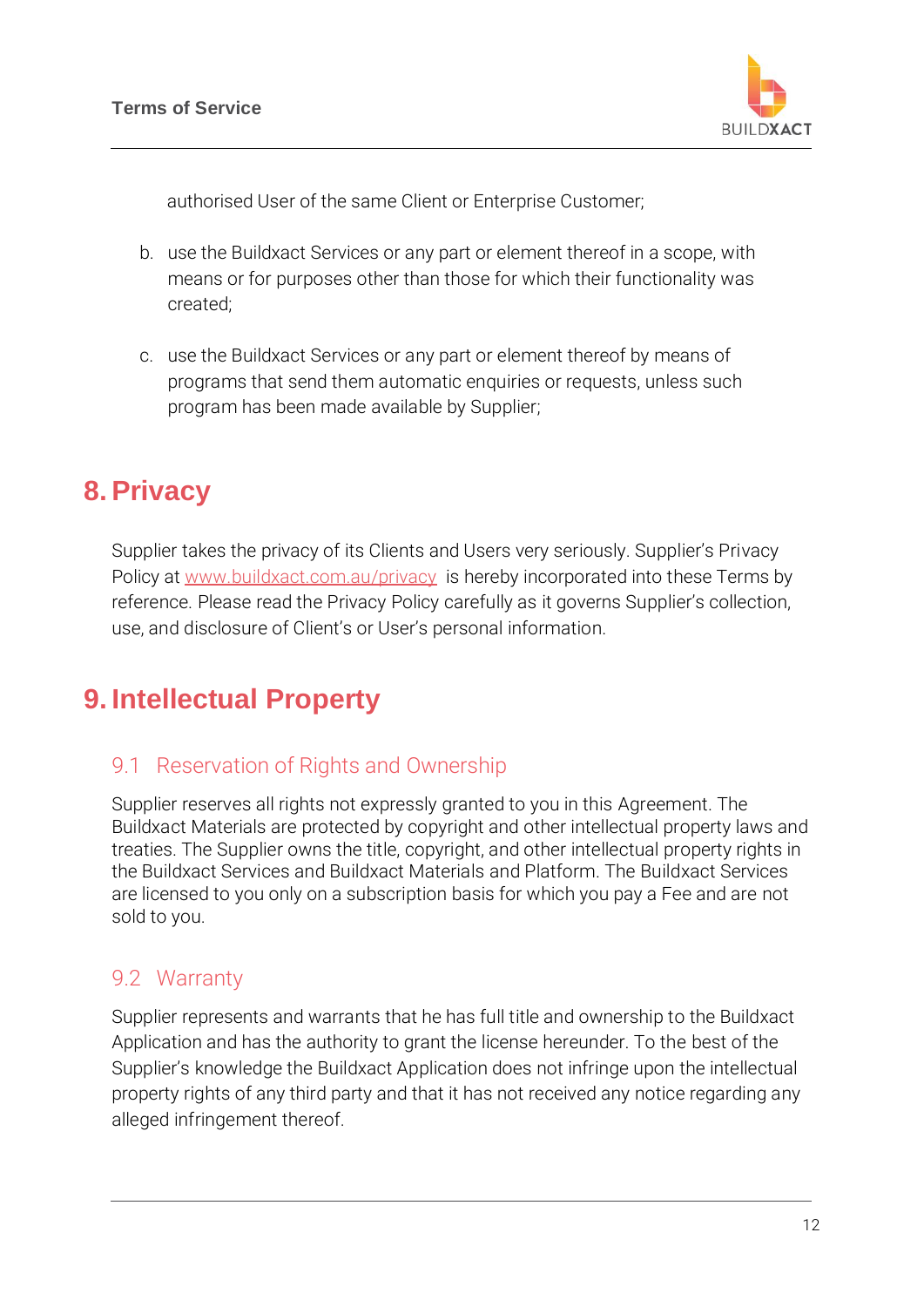

## **10. Indemnification**

You agree to defend, indemnify and hold harmless Supplier and its affiliates, and their respective directors, officers, employees and agents, from any claims, losses, damages, liabilities, including attorney's fees, arising out of your use or misuse of the Buildxact Services, Buildxact Materials, representations made to the Supplier, its affiliates and/or third parties, violation of these Terms, violation of the rights of any other person or entity, or any breach of the foregoing representations, warranties, and covenants. Supplier reserves the right, at its own expense, to assume the exclusive defence and control of any matter for which you are required to indemnify Supplier, and you agree to cooperate with such defence of these claims.

## **11. Limitation of Liability**

#### 11.1 Warranty Disclaimer

In so far as is permitted by law, the Buildxact Services and its related material are provided on an "AS IS" basis and without warranty of any kind. The Supplier expressly disclaims all other warranties, expressed or implied, including, but not limited to, the implied warranties of merchantability and fitness for a particular purpose.

#### 11.2 Internet Performance Disclaimer

Supplier does not and cannot control the flow of data via the internet. Such flow depends in large part on the performance of internet services provided or controlled by third parties. At times, actions or inactions of such third parties can impair or disrupt the internet. Supplier will use commercially reasonable efforts to remedy and avoid such events, but cannot guarantee that such events will not occur. Accordingly, Supplier disclaims any liability resulting from or relating to such events.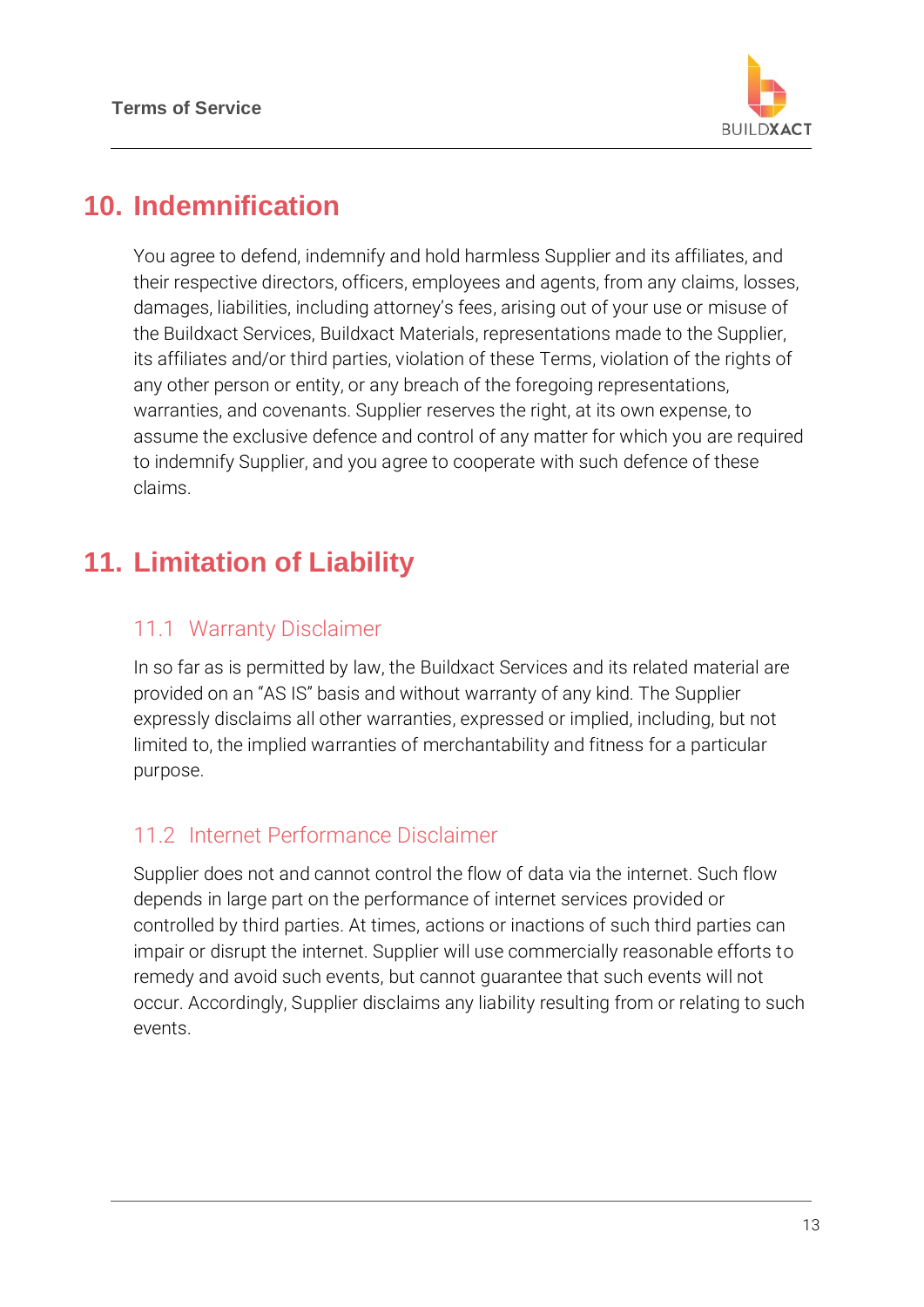

### 11.3 Exclusion of Incidental, Consequential and Certain Other Damages

TO THE MAXIMUM EXTENT PERMITTED BY APPLICABLE LAW, IN NO EVENT SHALL THE SUPPLIER BE LIABLE FOR ANY SPECIAL, INCIDENTAL, PUNITIVE, INDIRECT, OR CONSEQUENTIAL DAMAGES WHATSOEVER (INCLUDING, BUT NOT LIMITED TO, DAMAGES FOR LOSS OF PROFITS OR CONFIDENTIAL OR OTHER INFORMATION, FOR BUSINESS INTERRUPTION, FOR PERSONAL INJURY, FOR LOSS OF PRIVACY, FOR FAILURE TO MEET ANY DUTY INCLUDING OF GOOD FAITH OR OF REASONABLE CARE, FOR NEGLIGENCE, AND FOR ANY OTHER PECUNIARY OR OTHER LOSS WHATSOEVER) ARISING OUT OF OR IN ANY WAY RELATED TO THE USE OF OR INABILITY TO USE THE SOFTWARE, THE PROVISION OF OR FAILURE TO PROVIDE SUPPORT OR OTHER SERVICES, INFORMATON, SOFTWARE, AND RELATED CONTENT THROUGH THE SOFTWARE OR OTHERWISE ARISING OUT OF THE USE OF THE SOFTWARE, OR OTHERWISE UNDER OR IN CONNECTION WITH ANY PROVISION OF THIS AGREEMENT, EVEN IN THE EVENT OF THE FAULT, TORT (INCLUDING NEGLIGENCE), MISREPRESENTATION, STRICT LIABILITY, BREACH OF CONTRACT, AND EVEN IF THE SUPPLIER HAS BEEN ADVISED OF THE POSSIBILITY OF SUCH DAMAGES.

### 11.4 Limitation of Liability

In no event shall the Supplier's liability exceed license fee paid for single month, if any.

# **12. Termination**

#### 12.1 For Convenience

These Terms may be terminated for convenience upon written notice to the other party as indicated in the "Notice" Section below:

- a. by the Client any time by clicking the cancellation link on the Website, when logged in to the Account;
- b. by Supplier providing at least 30 days advance written notice;
- c. immediately by either party, if proceedings are initiated for the other party's liquidation or insolvency or a negotiated settlement with the other party's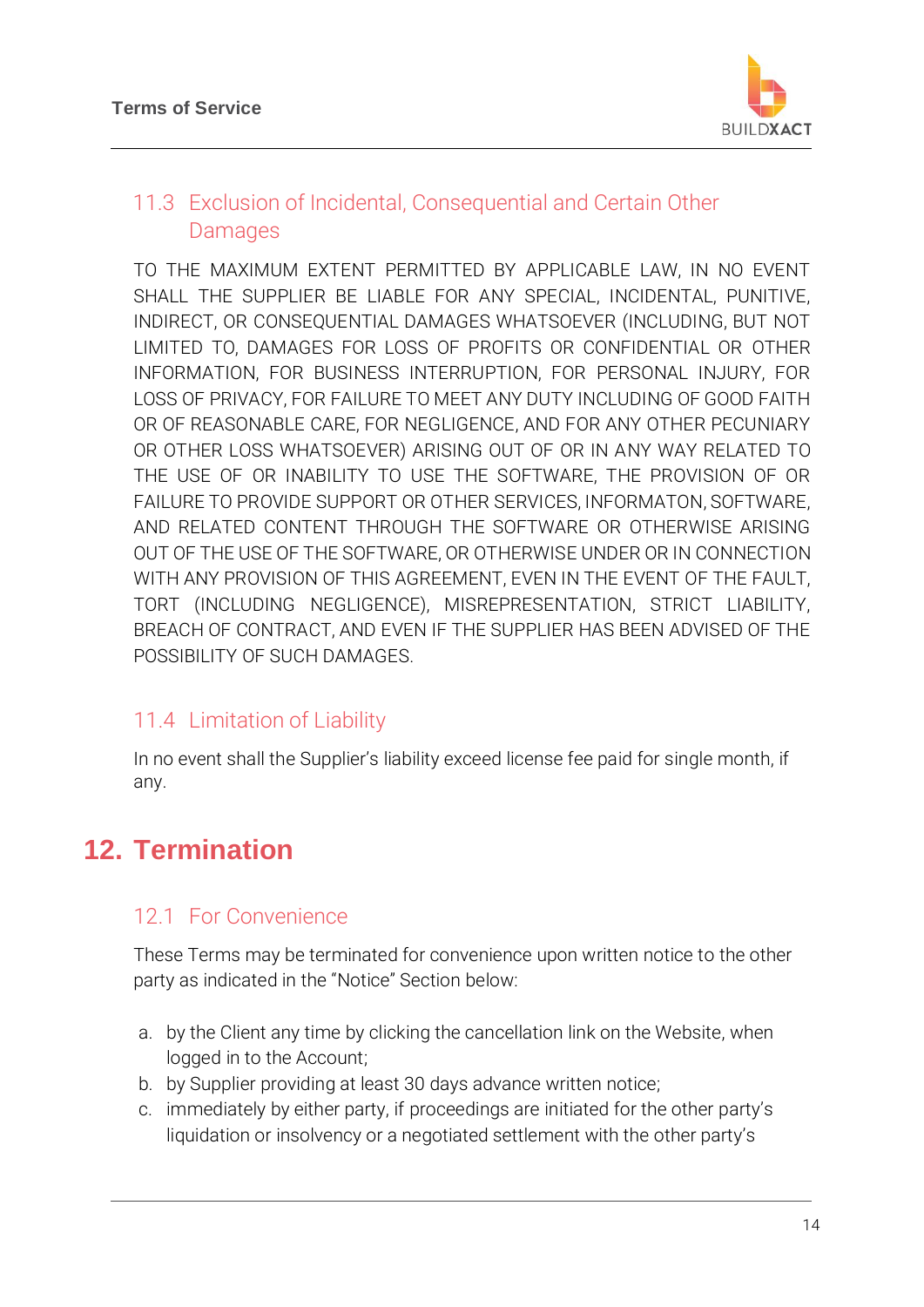

creditors is concluded or an assignment is made on behalf of the other party for the benefit of creditors.

### 12.3 For Default

These Terms may be terminated for default upon written notice to the other party as indicated in the "Notice" Section below:

- a. by either party in case of breach of these Terms by the other party, if the breach has not been cured within 30 days of receipt of a notice from the nonbreaching party; or
- b. immediately by either party if the other party breaches its obligations, as applicable under Sections 9 [Intellectual Property Rights] and 10 [Indemnification] of these Terms.

## 12.3 Effect of Termination

Upon termination of these Terms,

- a. Supplier shall deactivate the Account, as soon as reasonably practicable after the effective date of termination of these Terms. If the Client has specifically requested for an earlier deactivation of the Account, Supplier shall fulfil such request within 1 month of its receipt of such request.
- b. Client must:
	- 1. stop using and prevent the further usage of the Buildxact Services, including, without limitation, the Platform;
	- 2. pay any amounts owed to Supplier under these Terms; and
	- 3. discharge any liability incurred by the Client before under these Terms prior to their termination; and
- c. The following provisions shall survive the termination of these Terms: Sections 1, 5.4, 7, 8, 9, 10, 11, 14 and 15

### 12.4 No Refunds

Supplier offers a 14-day trial for Clients to try before they buy. It is important that you use this period to determine the Buildxact Application's suitability for use within your business before you subscribe.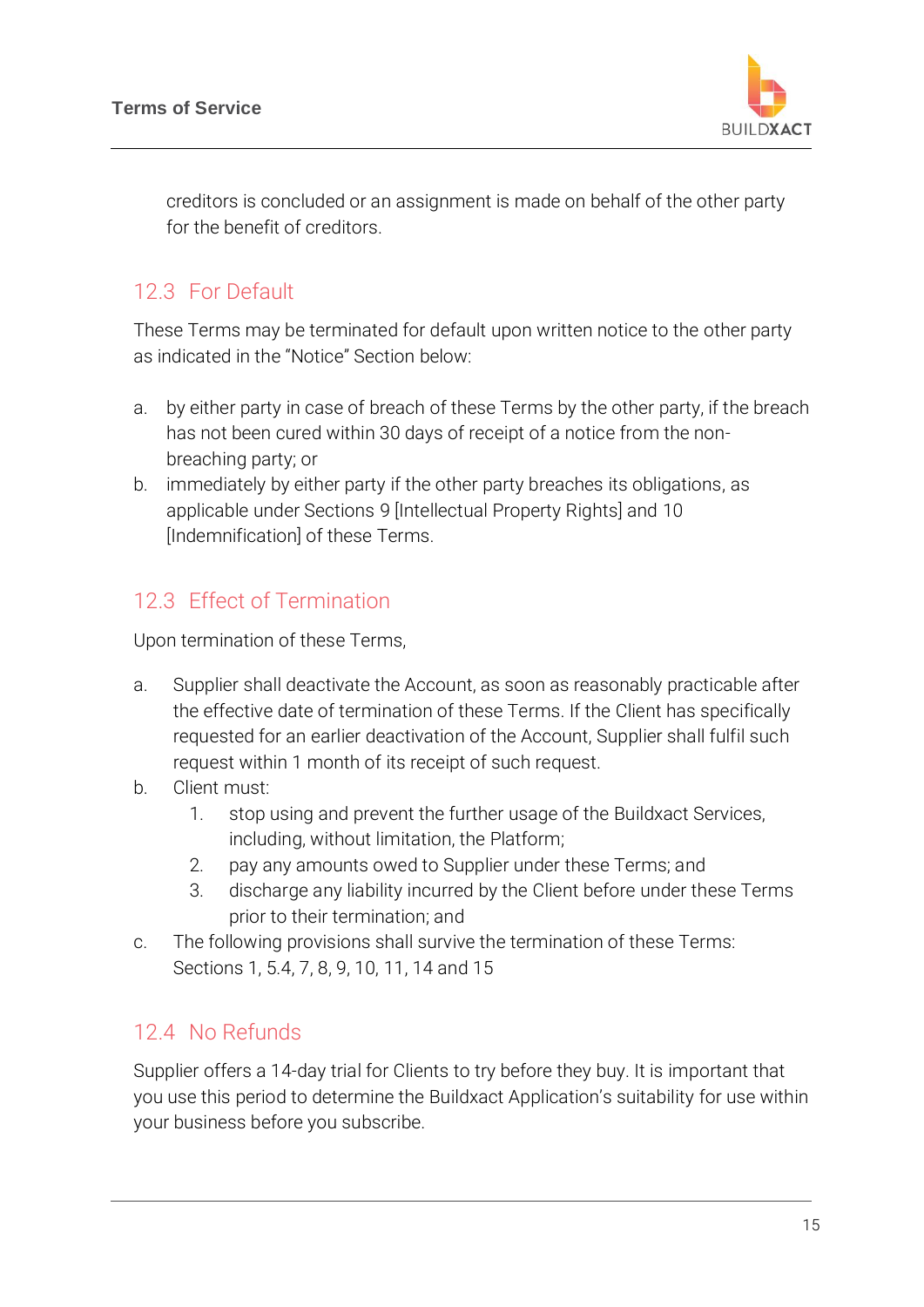

Except where this Agreement is terminated as a result of breach by Supplier or as required by law, the Client is not entitled to any refund of all or part of the Fees paid but not used (whether in respect to the number of Authorised Users or length of use of the Buildxact Application or otherwise) and on termination and in all other circumstances Supplier is entitled to retain all Fees and amount paid by the Customer, whether in advance under an Annual Subscription or otherwise.

### 12.5 Remedies

If Supplier terminates these Terms as a result of an uncured breach by a Client or User, Supplier is entitled to use the same or similar remedies against any other persons who use the Buildxact Services in conflict with these Terms. Notwithstanding the foregoing, Supplier may also apply any other remedies available to it under the applicable law. Upon application of any remedies, the Client or User may lose Access or suffer a loss of certain features, functions, parts or elements of the Buildxact Services.

If Supplier has reasonable grounds to believe that the Client's or User's use of the Buildxact Services, including the Account may harm any third persons, Supplier has the right to take adequate measures under its control to prevent, stop and eliminate the harm, where possible, in order to protect those third persons.

## **13. Modifications to Terms**

Supplier reserves the right, at its sole discretion, to change, modify, add, or remove portions of the Terms at any time by posting such changes on or through the Website, Buildxact Platform or the Buildxact Services. Please check these Terms periodically for changes. Your continued use of the Buildxact Services after such changes have been posted as provided above constitutes your binding acceptance of such changes. Such amended Terms will automatically be effective upon the earlier of (i) your continued use of the Buildxact Services, or (ii) 30 days from posting of such modified Terms on or through the Buildxact Platform. Notwithstanding the foregoing, the resolution of any dispute that arises between you and Supplier will be governed by the Terms in effect at the time such dispute arose.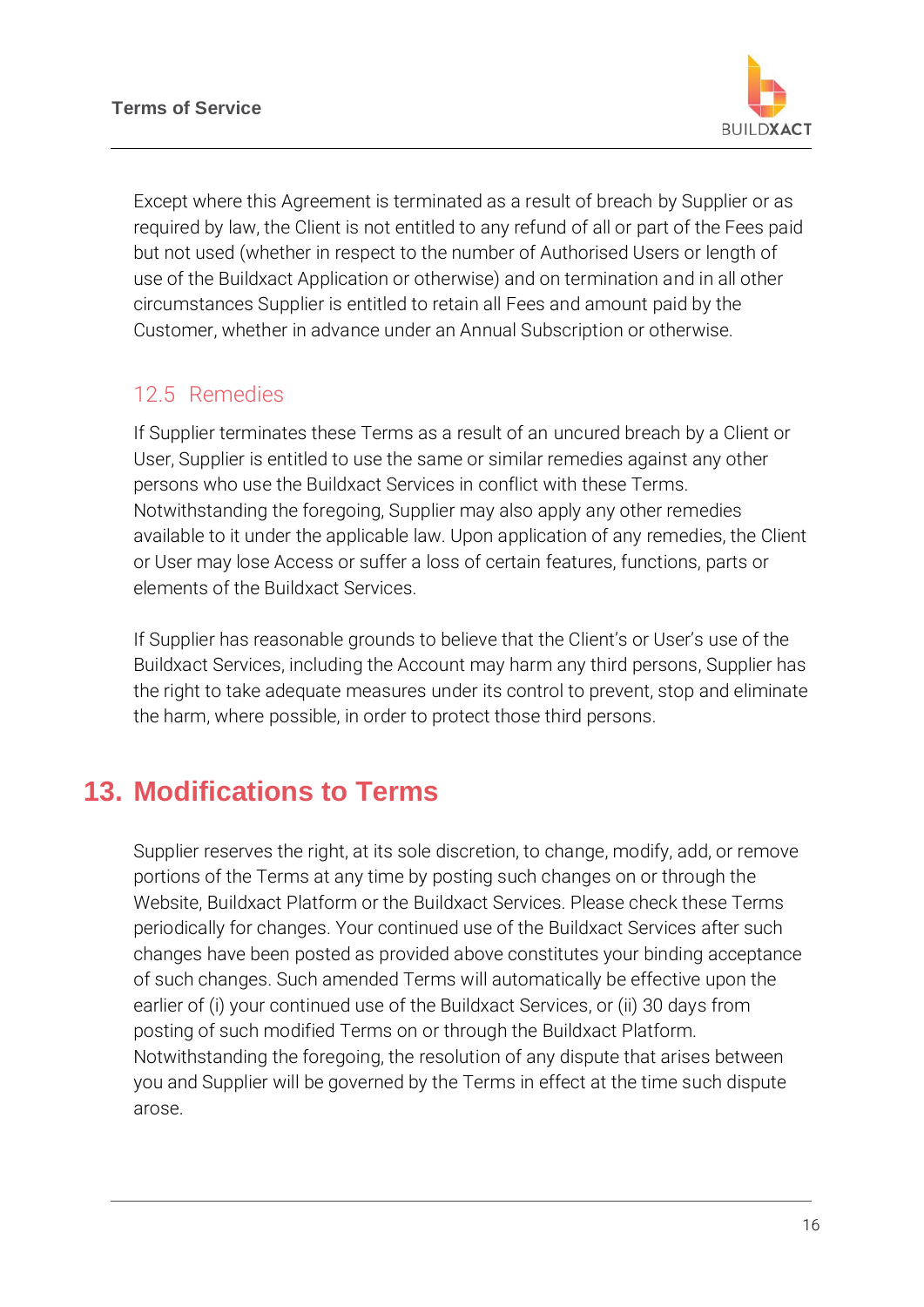

# **14. Dispute Resolution**

#### 14.1 Dispute resolution procedure

If a party believes that there is a dispute regarding this Agreement or the Subscription Services, it must not commence court proceedings (unless urgent interlocutory relief) without first complying with the following dispute resolution procedure:

- a. the party must give notice in writing to the party in dispute (together, the Disputing Parties) specifying:
	- i. the nature of the dispute;
	- ii. the outcome required by the party; and
	- iii. the action the party believes will settle the dispute,

#### (Dispute Notice)

b. Upon receipt of a Dispute Notice, the Disputing Parties shall use their best efforts and endeavours to resolve the dispute by mutual negotiation;

#### 14.2 Mediation

- a. If the Disputing Parties are unable to resolve a dispute within twenty (20) Business Days (or within a longer period agreement in writing by them) of receipt of a Dispute Notice, either party may serve a notice on the other requiring the Disputing Parties to refer the dispute to a mediator and to participate in the mediation (Mediation Notice). If the Disputing Parties are unable to determine within fifteen (15) Business Days of receipt of a Mediation Notice referred to in this clause:
	- i. the procedures to be adopted in the mediation; and
	- ii. the timetable for all the steps in those procedures; and
	- iii. the identity and fees of the mediator,

the President of the Law Society of Victoria or their representative will appoint the mediator and determine all procedural matters in relation to the mediation.

b. The Disputing Parties must attend the mediation and make a determined and genuine effort to resolve the dispute.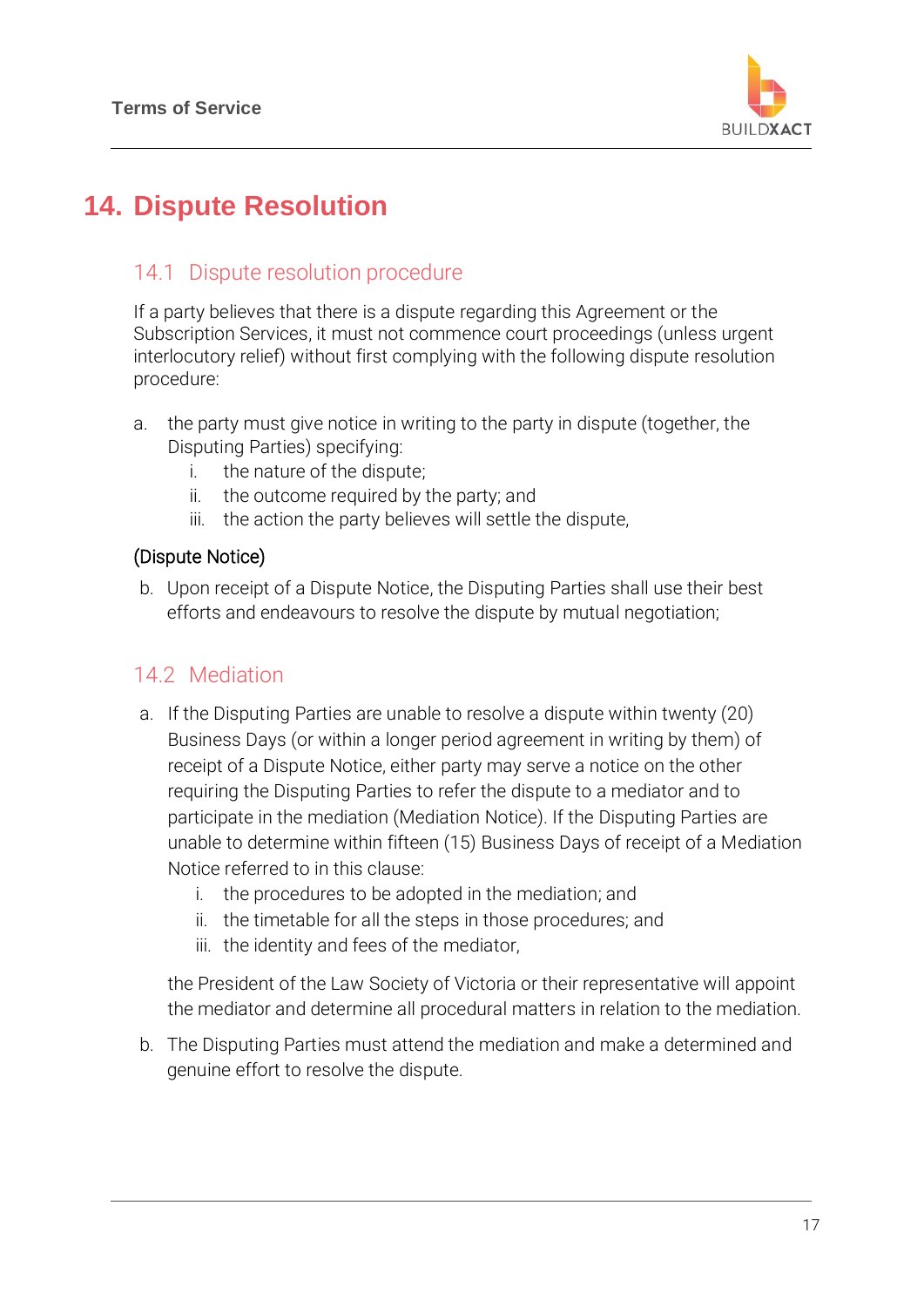

#### 14.3 Costs

The Disputing Parties must bear its own costs of complying with this clause and the Disputing Parties must bear equally the costs of any mediator engaged.

## 14.4 Court Action

Nothing in this clause prevents a party taking any court action where the proceedings are to seek urgent injunctive, interlocutory or declaratory relief in respect of a dispute to preserve property or rights or to avoid any losses, costs, charges, claims, liabilities or expenses which are not compensatable in damages.

# **15. General Provisions**

### 15.1 Entire Agreement

This Agreement, including the Rate Sheet, constitutes the entire agreement between the parties with respect to its subject matter and supersedes all previous communications, representations, inducements, undertakings, agreements or arrangements between the parties or their respective officers, employees or agents.

### 15.2 Force Majeure

If a party is prevented, hindered or delayed from performing its obligations under this agreement by a Force Majeure Event, then as long as that situation continues, that party will be excused from performance of the obligation to the extent it is so prevented, hindered or delayed, and the time for performance of the obligation will be extended accordingly. If a party is affected by a Force Majeure Event it will immediately give the other party a notice of its occurrence and its effect or likely effect, and use all reasonable endeavours to minimise the effect of the Force Majeure Event and to bring it to an end.

#### 15.3 Assignment

The Client may not assign or otherwise deal with any of its rights or obligations under this Agreement without the prior written consent of Supplier. Supplier may assign, novate or otherwise deal with all or part its rights under this Agreement at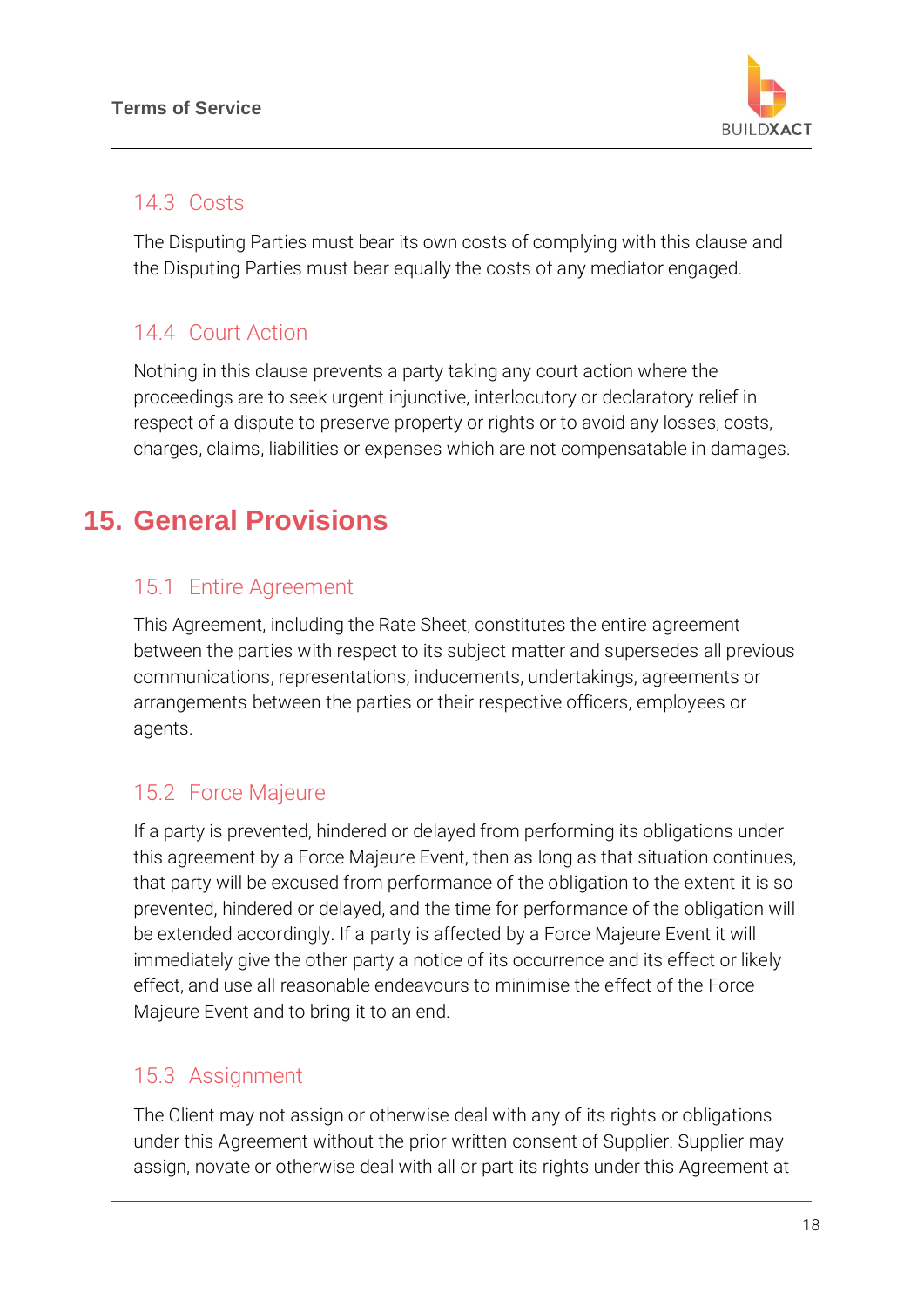

any time and from time to time, which will be effective immediately upon Supplier notifying its Clients of the assignment or novation.

#### 15.4 Partial Unenforceability

In the event that any provision of this Agreement is declared by any judicial or other competent authority to be void, voidable, illegal or otherwise unenforceable, then such provision shall be severed from this Agreement. In all other respects, the remaining provisions of this Deed shall remain in full force and effect.

### 15.5 Attorneys

Each person who executes this Deed on behalf of a party under a power of attorney warrants that he or she has no notice of the revocation of that power or of any fact or circumstance that might affect his or her authority to execute this Deed under that power.

#### 15.6 Rights, Remedies Additional

Any rights and remedies that a person may have under this Agreement are in addition to and do not replace or limit any other rights or remedies that the person may have.

### 15.7 Waiver

The failure by a party to enforce at any time or for any period any one or more of the terms and conditions of this Agreement shall not be a waiver of those rights nor of the right at any time subsequent to enforce all of the terms and conditions of this Agreement. A waiver of any power or right under this Agreement:

a. must be in writing signed by the party entitled to the benefit of that power or right;

and

b. is effective only to the extent set out in that written waiver.